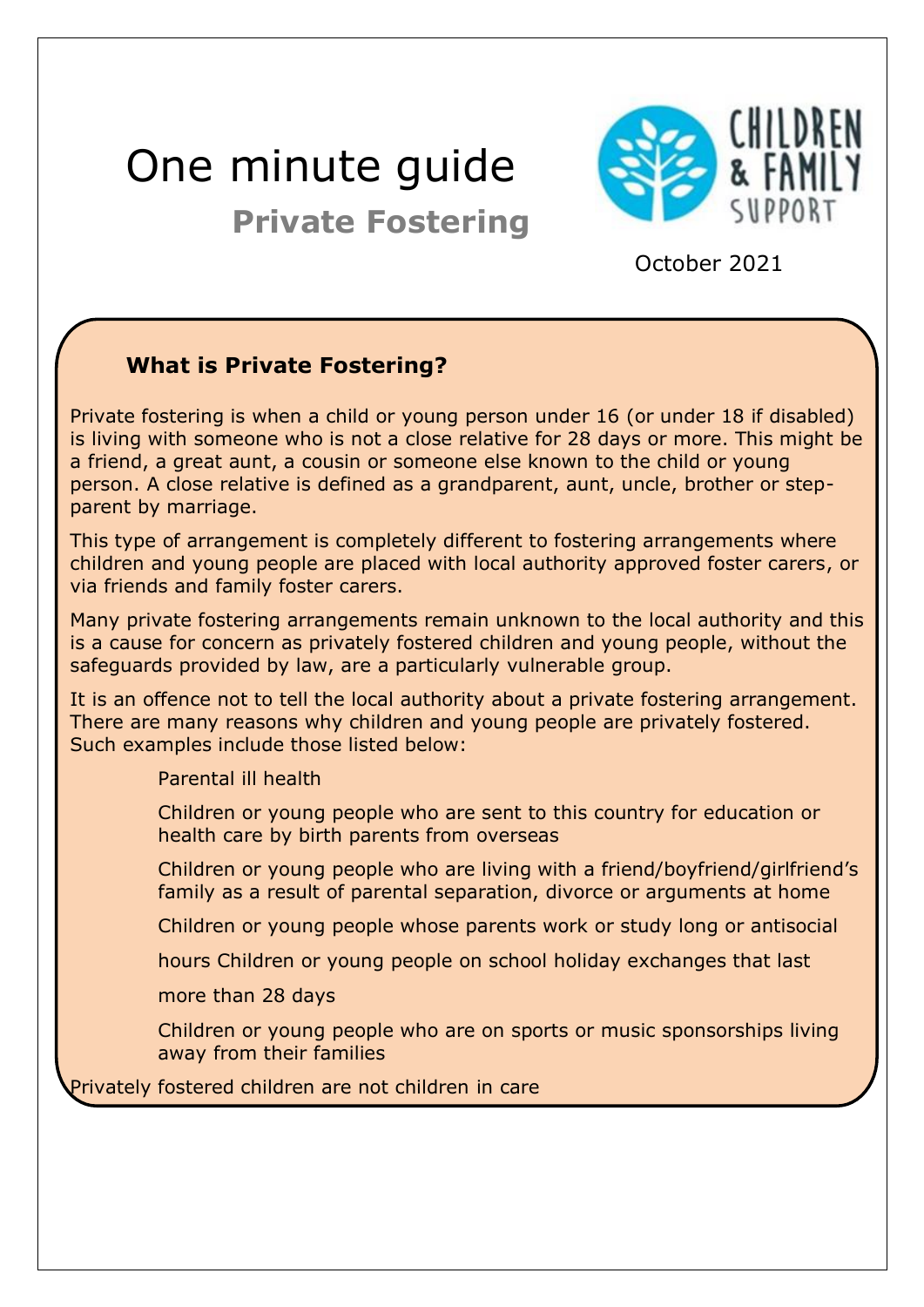#### **Parents and private foster carers should notify the local authority**

The Parent/s (or those with Parental Responsibility) and the private foster carer have a duty to notify the local authority of the name and address of the private foster carer, as soon as possible before the start of the private fostering arrangement.

If the arrangement is already in place, they must notify the local authority at once.

If the arrangement is made in an emergency and is intended to last more than 28 days, this information should be provided as soon as possible of the child being placed

#### **The role of the local authority and arrangements in Warwickshire**

The Children Act 1989 places a legal duty on local authorities to protect and promote the welfare of privately fostered children, to check that the arrangements for the child/ren are safe and that the child/ren are well cared for. Section 44 of the Children Act 2004 extended these duties to include children who are proposed to be, but not yet privately fostered. The duties are set out in the Children (Private Arrangements for Fostering) Regulations 2005.

Where the local authority is informed of a proposed or existing private fostering arrangement:

A Connected Persons Social Worker will undertake an initial visit within five working days of the date of notification.

The Connected Persons team will carry out an assessment of the suitability of the arrangements for the child

The Connected Persons team will visit the child every six weeks during the first year of the private fostering arrangement and then every 12 weeks thereafter. The child should be seen at the placement and spoken to alone where this is appropriate.

In Warwickshire work with private foster carers is coordinated, assessed and reviewed by the Connected Persons team. Each privately fostered child is allocated a Connected Persons social worker and will provide ongoing support to the child and private foster carer.